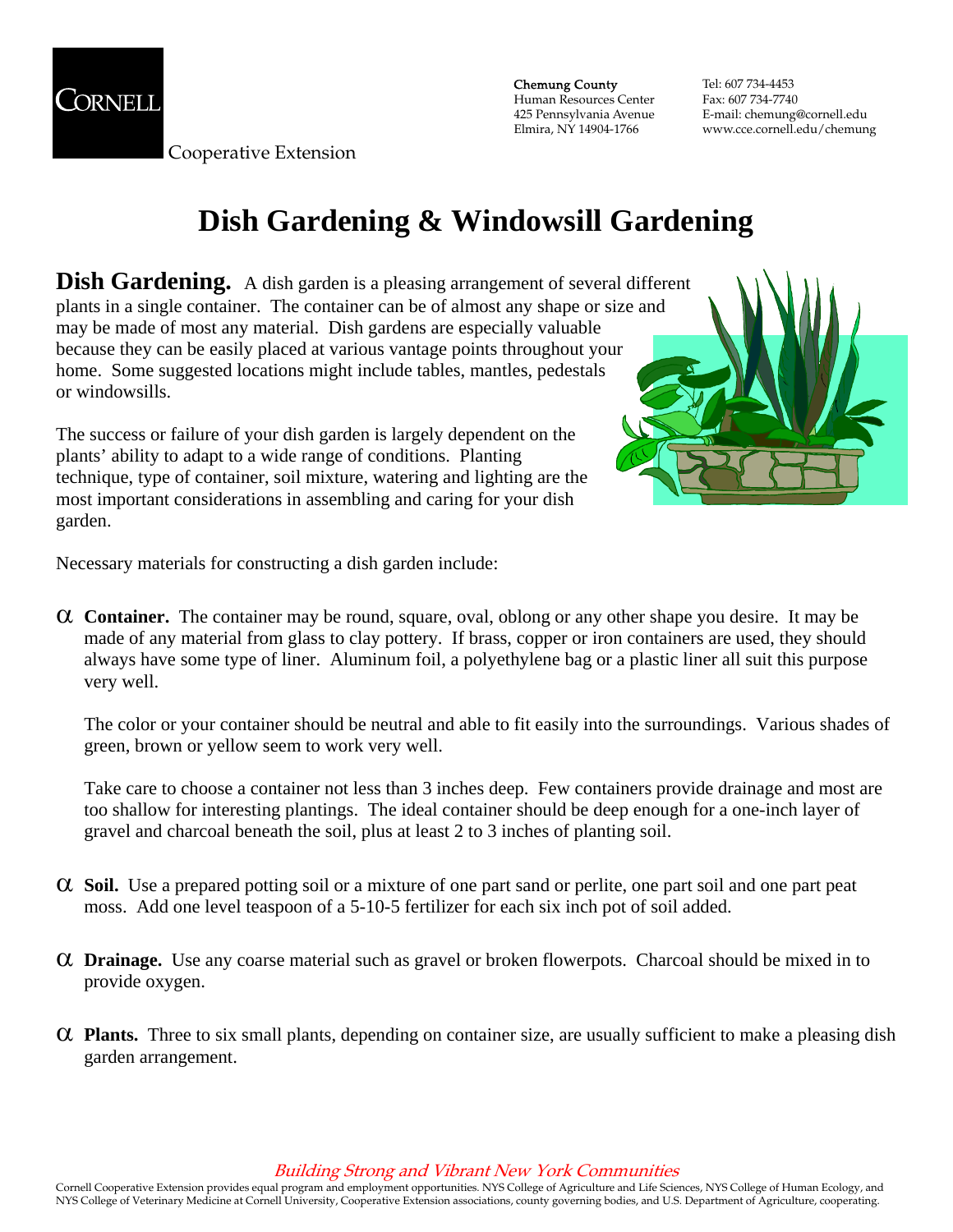#### α **Construction procedure.**

- Select your container. Make sure it is at least 3 inches deep, but not more than 6 inches deep. Remember to line all metal containers.
- Add the necessary drainage material consisting of charcoal, gravel or crushed clay pots. There should be from ¾ to 1-inch of drainage material.
- Select and group plants according to similar growth requirements. For example, low light, high moisture plants in one container while high light, low moisture plants are grouped in another. This practice of grouping plants according to similar requirements is extremely important for a successful dish garden.

In considering plant groupings, you must also take into account the leaf textures, colors and growth habits of the various plants. A pleasing variety of the different types of plants should be one of your primary goals.

While contemplating your planting arrangement it is best to leave the plants in their containers. By doing this you will be able to try several different arrangements without injuring the plants. For a symmetrical planting, feature a tall plant in the center with shorter plants on either side. For an asymmetrical design, place the tallest plant off center, balanced by lower plants on the opposite side.

- Once you have decided on a pleasing arrangement, add from  $\frac{1}{2}$  to  $\frac{3}{4}$ -inch of soil on top of the gravel. Next, carefully remove the plants from their containers, arrange them in place and add soil. Do not set plants deeper than they were in their pots. Firm the soil around the plants and water thoroughly, but do not soak.
- Regular care of the dish garden will include regular watering according to requirements, thinning overgrown plants, and insect control.

**Windowsill gardening.** Indoor gardening can be fun for the entire family. A windowsill garden is not only entertaining to all, but will also teach your children about growing things and being responsible for taking care of them. Start with some easy, fun things that grow quickly. For example:

#### α **Pineapple plant.**

- Remove the top leafy portion of the pineapple by cutting out a 2-inch core.
- Remove all leaves from the base of the core to expose at least one inch of bare core.
- **Plant the core in a small container of sandy soil and keep it moist. In about four weeks, the** roots will sprout and the pineapple plant will need to be transplanted into a large pot filled with a commercial potting soil...

#### *or* . . .

- Place the core in a container of water until it forms roots. To do this, insert 3 or 4 toothpicks into the sides to hold the core up. Always keep the water in the jar level with the top of the pineapple. When rooted, plant the new plant in a pot filled with a commercial potting soil and keep it moist.
- Place the plant in a sunny window and maintain it as you would the rest of your houseplants.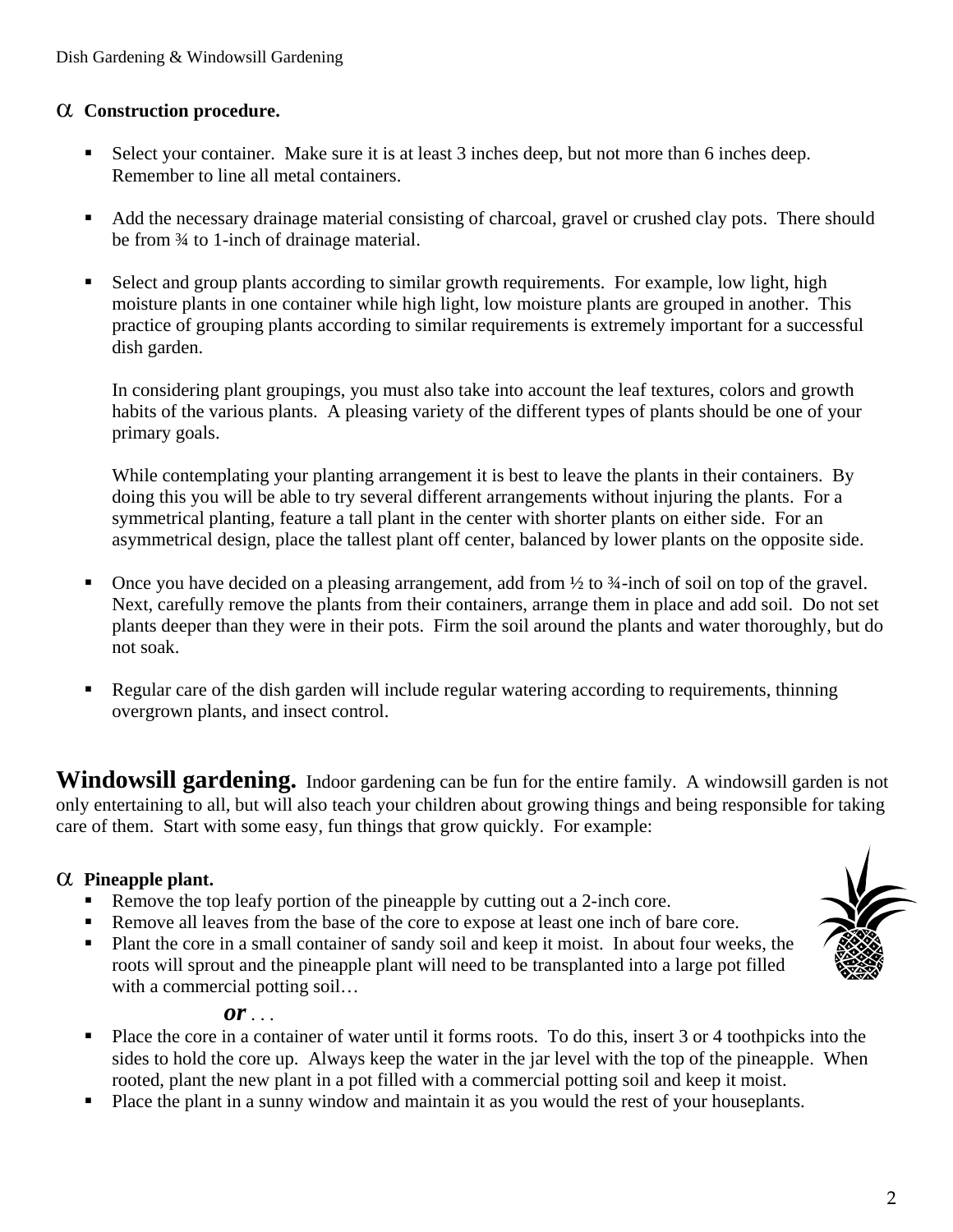- α **Orange or grapefruit trees.** Seeds removed from oranges and grapefruit can be soaked overnight in water and planted in a container of commercial potting soil. Keep the container well watered and in a sunny spot. Before your seeds have germinated and the young plants have begun to grow, try to maintain the following cultural requirements:
	- **Soil.** All citrus trees prefer a loose, well drained soil of one part soil, one part sand and one part peat. The soil must be kept uniformly moist but never wet.
	- **Light.** When indoors, place the plant in a window receiving full sun and good ventilation. When outdoors, place the plant in a partially shaded spot.
	- **Temperature.** Citrus trees will tolerate fairly low night temperatures in winter...40 to 50 degrees F. at night and 50-60 degrees F. during the day.
	- **Pruning.** Prune only in the spring if necessary. Cut out any long, straggly shoots encouraging a more dense plant.
	- **Fertilizer.** Apply a complete fertilizer such as 23-19-17 (Rapid-gro) at the rate of one teaspoon per two quarts of water, applied every four weeks. Dry fertilizers may burn the roots and cause unsightly yellowing and browning of leaves.

### α **Sweet potato vine.**

- Set the narrow end of a sweet potato in a glass of water (using toothpicks to keep it suspended) and put it in a dimly lighted place (closet or cellar) until it begins to sprout in approximately ten days.
- After it sprouts, put the plant in a sunny spot and water daily.
- When an abundant root system has formed, pot the plant in a good standard mixture of one part sand or perlite, one part garden loam and one part peat moss.
- **Maintain as you would any other houseplant.**

## α **Avocado plant.**

- Remove the pit and allow it to dry for one or two days, then peel off the onion-like skin.
- Next, stick three or four toothpicks in the sides of the pit and suspend it over a glass of water. Just the bottom should be kept wet.
- Keep the glass in a bright but not sunny place, and in two or three weeks a thick root will push downward and as the pit splits, a sprout will push upward.
- When an abundant root system has formed, pot the plant in a good standard potting soil, one part sand, one part peat and one part soil.

Once you have rooted the pit and gotten a young avocado plant going, try to maintain the following cultural requirements:

- Give the plant as much light as possible. Avocados will grow best in full sunlight.
- The soil should be extremely well drained. The roots cannot stand long in water.
- Grow the plant indoors during frost producing periods of the year, and move out of doors on frost-free days. When moving the plant out of doors leave it in the pot, and simply bury the pot in the soil with the plant in the pot.
- Water deeply in dry weather.
- Prune only to control the size and shape of the plant.
- Spray with Malathion to control spider mites that are a fairly common problem on avocados.
- As far as fertilizer is concerned, fertilize with a liquid fertilizer once per month. Follow the dilution rates on the container.